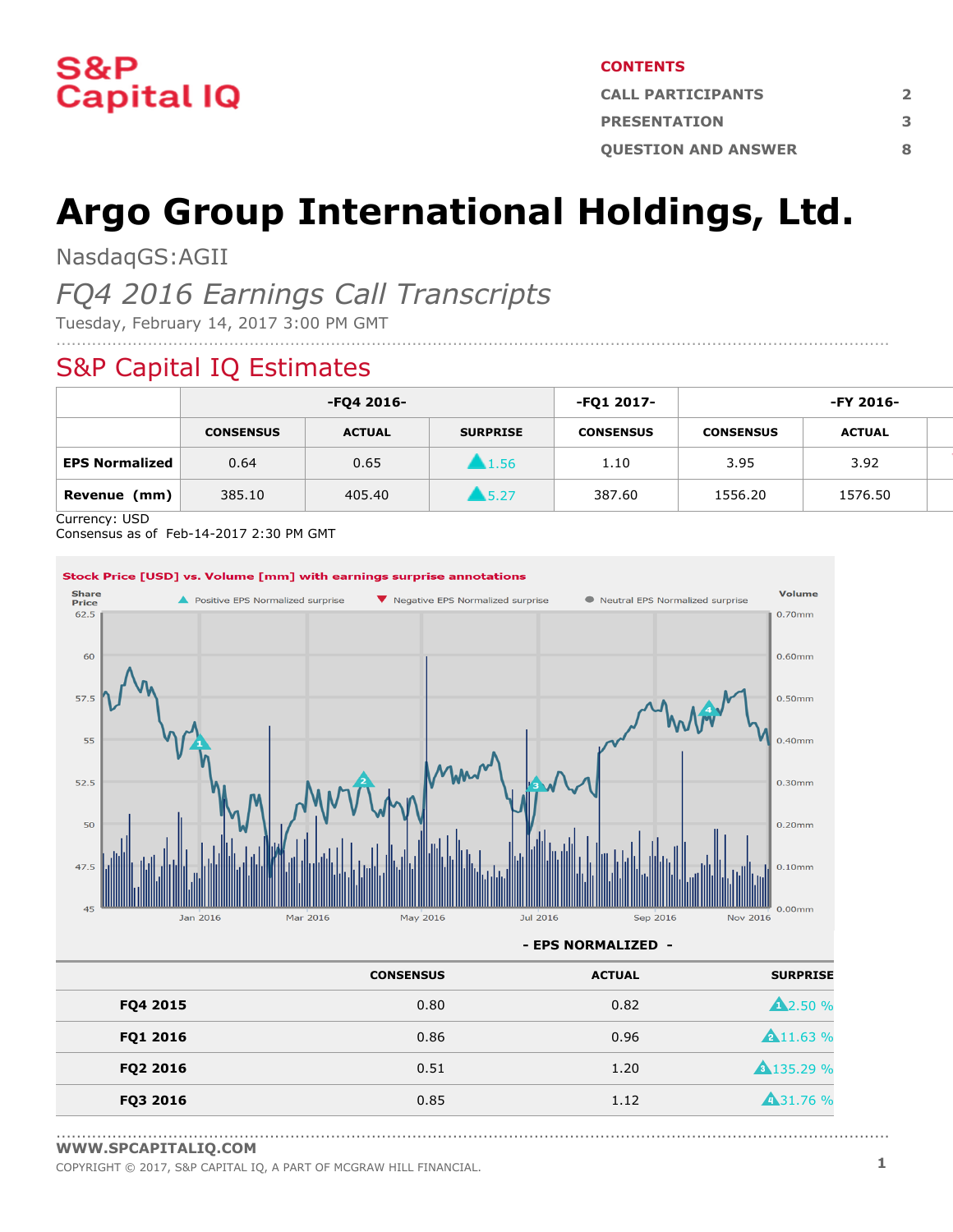....................................................................................................................................................................

# <span id="page-1-0"></span>**Call Participants**

**EXECUTIVES**

**Jay S. Bullock** *Executive Vice President and Chief Financial Officer*

**Mark E. Watson** *Chief Executive Officer and Director*

**Susan Spivak Bernstein** *Senior Vice President of Investor Relations*

**ANALYSTS**

**Arash Soleimani** *Keefe, Bruyette, & Woods, Inc., Research Division*

**Charles Gregory Peters** *Raymond James & Associates, Inc., Research Division*

# **Jeff Schmitt**

# **Karol Chmiel**

# **Kenneth G. Billingsley**

*Compass Point Research & Trading, LLC, Research Division*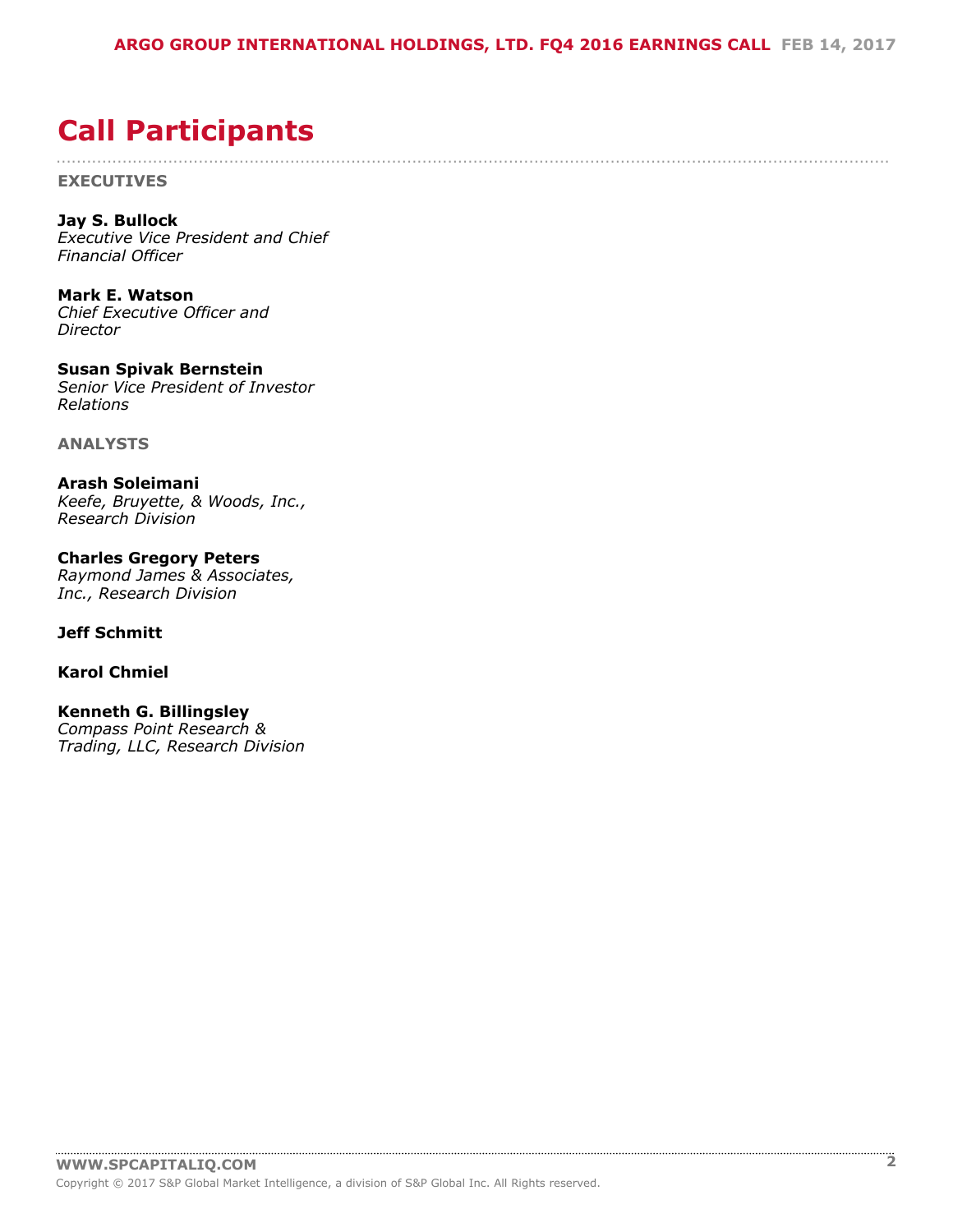# <span id="page-2-0"></span>**Presentation**

#### **Operator**

Good day, and welcome to the Argo Group 2016 Fourth Quarter Earnings Call and Webcast. [Operator Instructions] Please note, this event is being recorded.

....................................................................................................................................................................

I would now like to turn the conference call over to Ms. Susan Spivak Bernstein, Senior Vice President, Investor Relations. Ms. Spivak Bernstein, the floor is yours, ma'am.

#### **Susan Spivak Bernstein**

# *Senior Vice President of Investor Relations*

Thank you, and good morning. Welcome to Argo Group's conference call for the fourth quarter and yearend 2016 results. Last night we issued our press release on earnings, which is available in the Investors section of our website at www.argolimited.com.

Presenting on the call today is Mark Watson, Chief Executive Officer; and Jay Bullock, Chief Financial Officer. Also with us during Q&A is Axel Schmidt, our Chief Underwriting Officer. We are pleased to review the company's results for the quarter and the year as well as provide you with management's perspective on the business. As the operator mentioned, this call is being recorded.

As a result of this conference call, Argo Group management may make comments that reflect their intentions, beliefs and expectations for the future. Such forward-looking statements are qualified by the inherent risks and uncertainties surrounding future expectations, generally, and may materially differ from actual future results involving any one or more of such statements. Argo Group undertakes no obligation to publicly update forward-looking statements as a result of either events or developments subsequent to this conference call. For a more detailed discussion of such risks and uncertainties, please see Argo Group's filings with the SEC.

With that, I'm happy to turn the call over to Mark Watson, Chief Executive Officer of Argo Group. Mark?

# **Mark E. Watson**

#### *Chief Executive Officer and Director*

Thank you, Susan. Good morning to everyone, and welcome to our fourth quarter and year-end conference call. I'd like to share my thoughts about the quarter, after which Jay Bullock, our Chief Financial Officer, will add more commentary to the financial results.

We look forward to responding to any questions you may have following our remarks during the Q&A portion of the call.

After the market closed yesterday, Argo reported operating earnings for the fourth quarter of 2016 of \$19.8 million or \$0.65 per diluted share compared to \$24.5 million or \$0.78 per share in the 2015 period. Results in the quarter reflect an increase in property losses, mainly related to certain catastrophic events. On an annual basis, our results reflected another solid underwriting effort coupled with strong results from our investment portfolio with operating earnings of 13.9% higher at \$3.92 per share compared to \$3.44 per share in 2015.

Net income of \$1.07 per share for the fourth quarter of 2016, \$4.75 per diluted share for the year 2016 and an annual return on average equity of 8.5%. I should also add that for the past 4 years, on a combined basis, our ROE has averaged 9.8%. We ended the year with book value of \$59.73 per share, a 10% increase from December 31, 2005 (sic) [ 2015 ]. And I should also say that, for the past 15 years, we've grown book value per share on a compounded annual basis in excess of 10%.

In 2016, this was accomplished despite catastrophic losses over 2.5x the level experienced in 2015. As we've discussed in the past, we consider the compounded annual growth rate of book value per share as the measure that most clearly demonstrates value creation for our shareholders.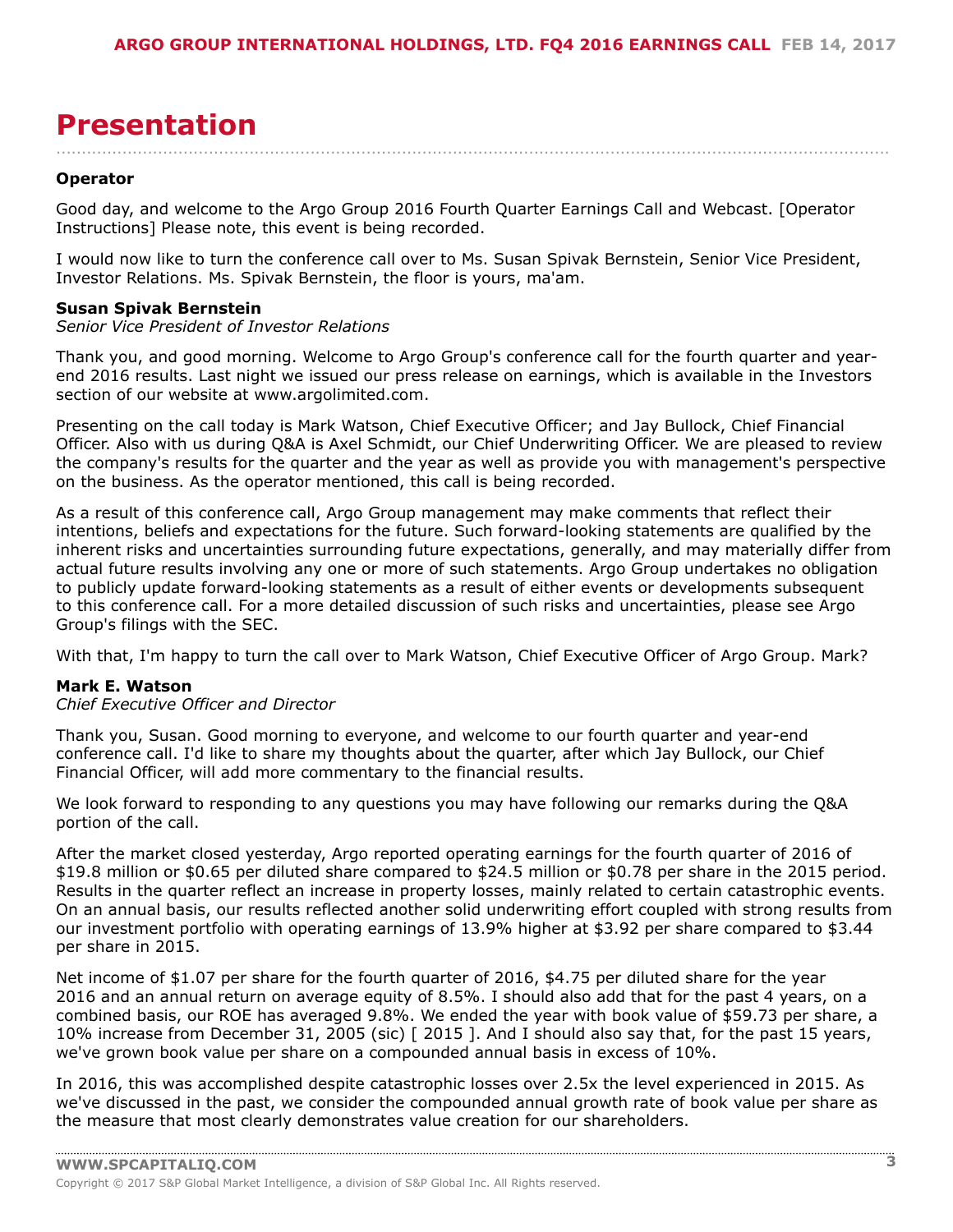I also want to again highlight the improving underlying trends in our loss ratios, excluding catastrophic losses and prior year accident development. On an overall basis in the fourth quarter of 2016, our underlying loss ratio improved 2.3 points to 56.7% from 59.0% in the fourth quarter of 2015. On an annual basis, the loss ratio, excluding cats and prior year development, improved to 55.4% from 56.4%. We're particularly pleased that the improvement was reflected in all of our business segments in the fourth quarter comparison, and for the year, 3 out of our 4 businesses reported better results with the Syndicate basically flat in 2016 over 2015 for the year.

Taking a look behind the overall numbers. Our U.S. businesses continue to perform quite well. In fact, underwriting income from our Commercial Specialty business in 2016 was \$62.5 million. Let me say that again, \$62.5 million in underwriting income, which was higher than the \$49 million of underwriting income earned in our E&S business and twice the underwriting income that we earned in 2015 for Commercial Specialty. Nearly all of our businesses in Commercial Specialty reported improved results over the prior year. I will go into further detail in a moment.

While the Syndicate and International Specialty segments were impacted by above average catastrophic and property losses and intense market condition, they're continuing to grow and develop as a key strategic component of our platform. These businesses are now being led by Jose Hernandez, our new Head of International, and the acquisition of Ariel Re, which recently closed, we added further scale and diversity to our Bermuda and London based businesses, continuing to advance our international growth objectives.

Gross written premiums in 2016 grew to over \$2.1 billion, up 7.6% over the 2015 results. And our combined ratio increased modestly to 96.2% from 95% in 2015, reflecting the increase in property related losses that I mentioned earlier.

As reported results, catastrophic losses increased more than 2.5x in 2016 from those of 2015, and we were less dependent on prior year development, which I consider a real positive. Prior year favorable reserve development was \$14.5 million for the fourth quarter of 2016 and \$33.3 million for the year, fairly consistent to the 2015 experience. I'm pleased to note that net investment income grew 30% to \$115.1 million, up from \$88.6 million in 2015. Asset class diversification and an allocation to the strategies away from our core bond holdings contributed strongly in both the fourth quarter and in 2016 to our overall investment results.

Also as discussed in previous calls, our expense ratio is showing favorable year-over-year improvement. In 2016, the expense ratio was 38.8% versus 39.2% in 2015. Another initiative you've heard me talk about over the last few years, is our investment in innovation to meet the changing needs of our clients. We are simplifying how we do business by leveraging technology to make Argo an easier carrier to do business with. While many of these investments in technology will take several quarters to demonstrate the value we think inherent in the ideas, we can point to several initiatives that get us quite excited that we're on the right path. For example, we're developing a tool called Smart Search, which pulls important individual account risk information from a variety of internal and external data sources at the touch of a button. Built on a modern cloud computing platform, proprietary artificial intelligence algorithms help reduce underwriting errors and get us closer to our goal of delivering complex underwriting decisions at greatly increased speeds. This is just one of many examples of what our digital team is working on.

Another dynamic that is quite positive is the new additions to our management team on all levels. As our company's performance continues to advance, and as others consolidate and retrench, we're attracting and hiring more of the great talent in our industry. As you've heard me say before, we now have more of the best people in the right positions in our company than at any other time during my tenure as the CEO of Argo. You can see this in the underwriting results at our Commercial Specialty segment in addition to the solid momentum in many of our businesses. With an increasingly visible and respected brand, we have never been in a better position to execute on our long-term goal of being a leading global specialty underwriter and to continue delivering improving results as we did in 2016.

Now let me briefly comment on each of our operating segments. On average, overall rates for the segment were -- on average overall rates for the E&S segment were up modestly as increases in Specialty Lines were offset by [larger](www.capitaliq.com) decreases in property lines, if you can believe that. For the quarter and year, our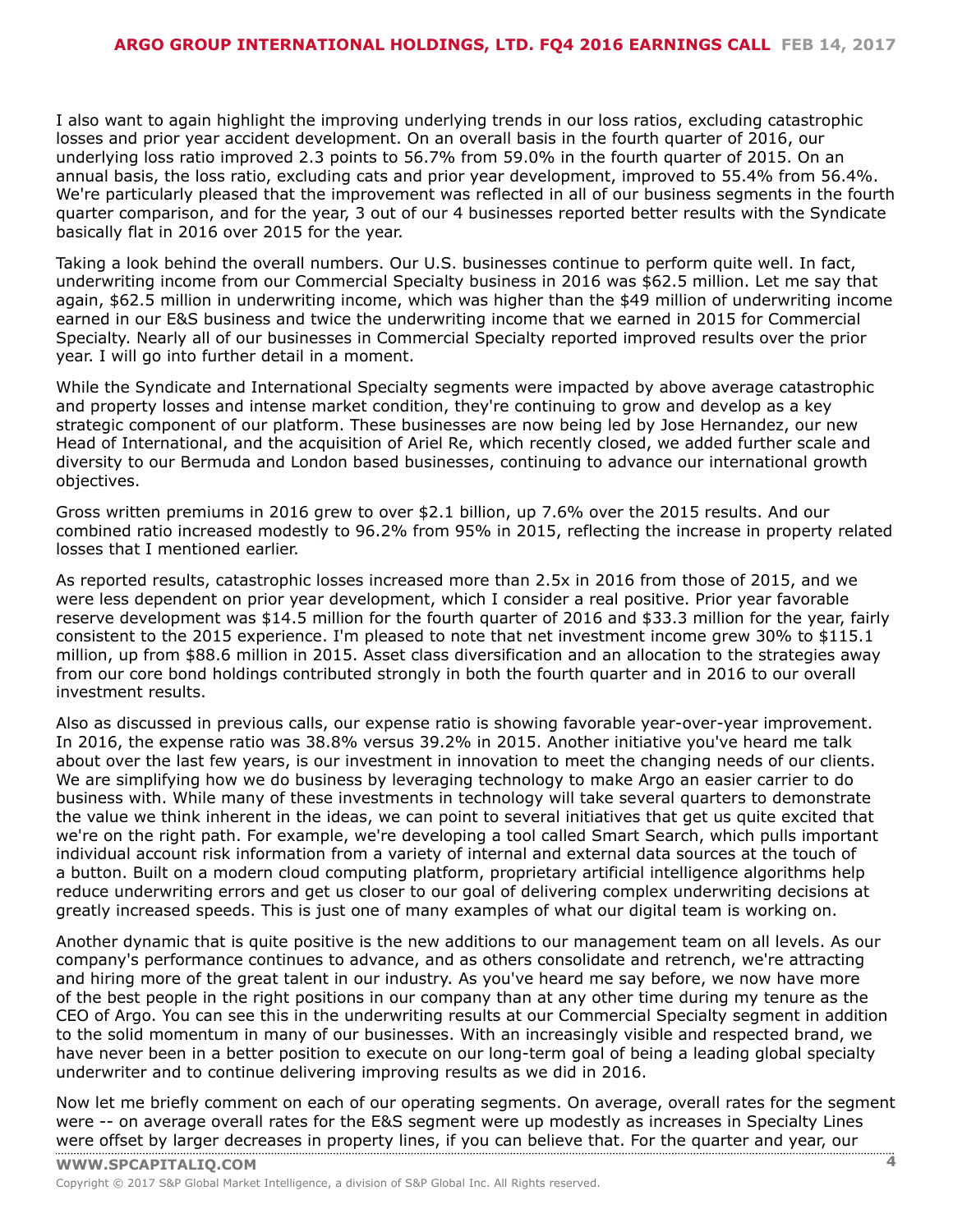E&S business grew by 6% and 4% in 2006 (sic) [ 2016 ]. Growth is primarily being driven by our Casualty Lines, historically one of our most profitable segments.

Our advantage continues to be the strong relationships our business leaders and underwriters have with our customers. We're focused internally on underwriting excellence and value-adding actuarial analytics and externally by distinguishing ourselves in the marketplace on our service.

Perhaps the most positive result to comment on this year is our Commercial Specialty segment. In calendar 2016, this segment produced \$62.5 million in underwriting income, up from \$30.1 million in 2015. To put things in perspective, in 2012, we had an underwriting loss of \$47.6 million in this segment. Kevin Rehnberg, our Head of the U.S. Insurance Operations since 2013, has had in his first priority restoring the historical profitability of our Commercial Specialty segment, and I'm happy to report that now nearly all businesses are reporting near record results. Overall, gross written premium was up 15.2% in the quarter and 18.7% for the year 2016, driven by our program, surety and professional lines businesses.

Positive gains were also reported by our public entity business, Trident. Three years ago, we moved Ron Vindivich, a seasoned pro from our E&S operations to run the Public Entity business. In 2016, under Ron's leadership, Trident posted the best underwriting results in over 10 years. In 2016, we hired Craig Landi, another industry leader, to run our professional lines business, Argo Pro. At Argo Pro, in 2016, gross written premium was up 20% for the prior year. And I should also mention that our surety business, under the leadership of Josh Betz and his team, had its best year ever as measured both by gross written premium and underwriting income despite challenges in the energy sectors, which are most important to our surety business. So in summary, for Commercial Specialty, we're firing on all cylinders and have never been better positioned.

And moving on to our International businesses, 2016 presented challenges for the industry, while we suffered our share of losses and weathered the catastrophic activity well. In October, we introduced Jose Hernandez as our new head of our International platform. We brought Jose onboard given his experience of building and running successful operations in several countries around the globe, particularly those where we, at Argo, operate. Jose and the entire international and corporate teams spent the last few months of 2016 completing the Ariel Re acquisition. The transaction was completed on a quick time horizon and the company well positioned for the important January renewal season, and we're confident that he will continue to grow our International business to reach our ambitious expectations.

Turning to Syndicate 1200. I wish I could tell you that the market conditions were improving, but the fact is competition remains fierce at Lloyd's. We did achieve 14.5% growth in gross written premiums in the fourth quarter and 4.2% in 2016. And this growth was achieved even as we reduced our ownership of the Syndicate slightly. The Lloyd's market continues to be more challenging now than in the last 2 decades. We've been very vocal about the need for scale to effectively compete in this market and the acquisition of Ariel Re provides us with much-needed scale which will improve our efficiency. Our advantage continues to be the market credibility of underwriting teams and distribution relationships.

As with Lloyd's, our International Specialty segment continues to experience challenging market conditions. In the fourth quarter of 2016, we grew gross written premiums by 8.7%, driven primarily by new business and our Bermuda Casualty and professional lines operations. Premium from our operations in Brazil was up in the fourth quarter of 2016 compared to 2015, but declined modestly for all of 2016, primarily reflecting the country's economic recession and the depreciation of the Brazilian real was down approximately 6% compared to 2015. Despite the challenging economic environment in Brazil, we continue to see strong growth in professional lines driven by our digital platform, and I'm happy to say that we made an operating profit for the year in our Brazilian business.

At Argo Re, in 2016, our reinsurance business was challenged by competitive market conditions, including excess capital in the space and related pressure on pricing. With our acquisition of Ariel Re, however, we expect to benefit from additional scale in that market. Earlier this month, we announced that Ryan Mather, former CEO of Ariel Re, will be running our reinsurance business going forward. Ryan has over 25 years of industry experience, a tremendously profitable track record and a loyal following in the business. We're also very [excited](www.capitaliq.com) to have him and his team as part of Argo Group. Matthew Wilken has been running the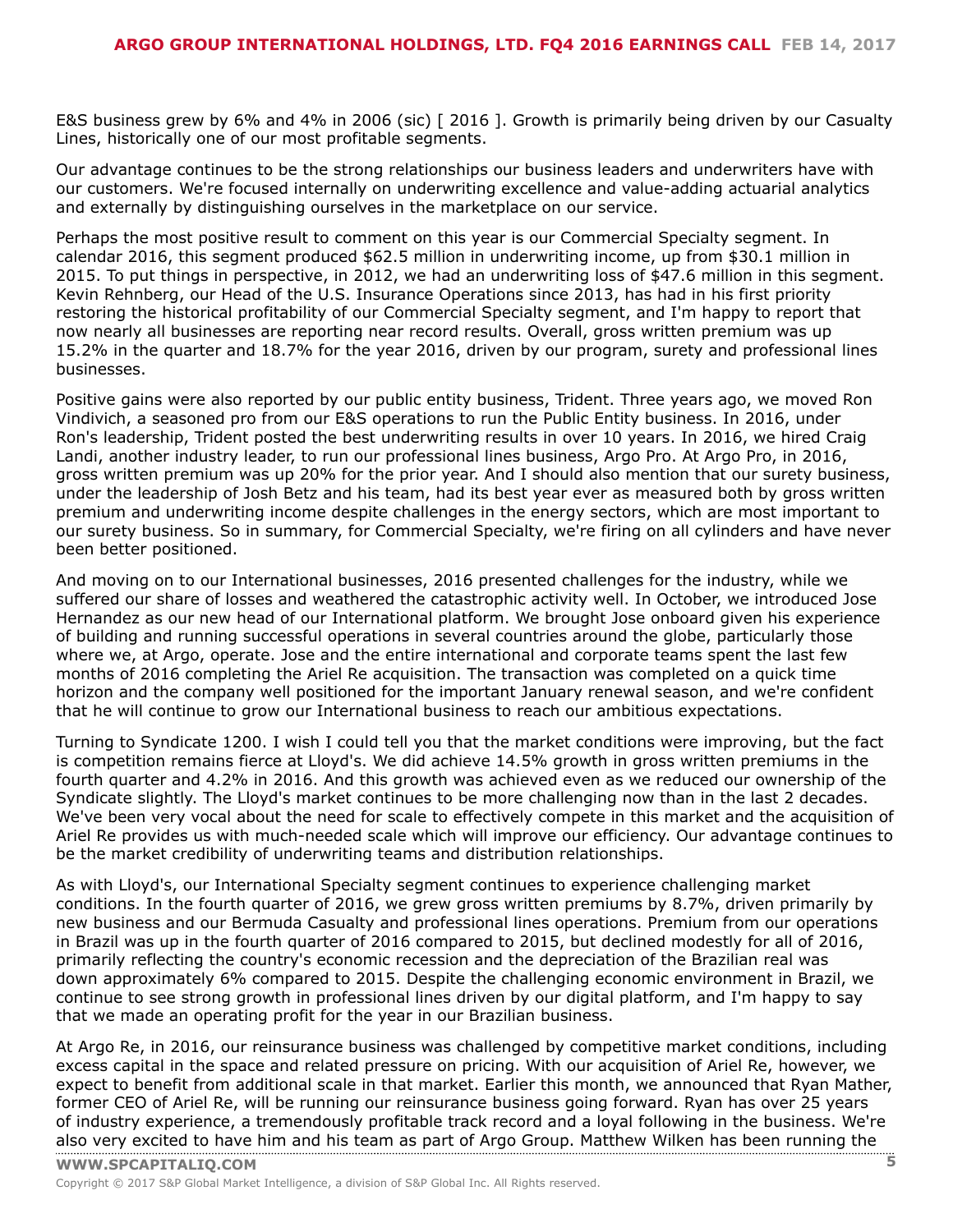reinsurance business at Argo Re for the past few years, will continue on working in conjunction with Ryan as his #2 running all of our reinsurance business. And also, I'm not sure, if I said this before, but it was actually Matthew's idea that we bring Argo Re and Ariel Re together. So Matthew, well done.

Turning to our investments for the year, our core bond portfolio was up 1.9% and our risk portfolio was up nearly 13%. Our reported net investment income was \$25.4 million for the fourth quarter, \$5 million higher than the fourth quarter of 2015. As most of you know, in 2016, we began to include the performance from our alternative investments in investment income. Alternatives contributed \$3.1 million in the quarter compared to \$9.8 million last quarter and to a loss of \$1.6 million in the fourth quarter of 2015. As a reminder, we expect the alternative contribution to be lumpy by quarter and have provided historical data in our press release tables.

For the fourth quarter of 2016, Argo's total return was flat, bringing year-to-date return to 4.3%. During the fourth quarter, treasury yields increased, which negatively impacted our core bond portfolio where most of our investment grade mandates were down about 1.3%. Offsetting this was our high quality CLO and bank loan portfolios, which were up 1.6%. Furthermore, our actively managed currency EM debt, high yield debt and equity mandates in our risk portfolio were up 3.1% in the fourth quarter of 2016. This has been a really good year for our investment portfolio, and I really want to thank Mark Rose for all of his hard work.

Moving on to capital management. I'm compelled to comment each quarter on our philosophy, but in reality, it has not changed. Our first use of capital is to support the balance sheet; our second is to grow the business; our third is to have capital available for opportunities as they arise, and the most recent example is the acquisition of Ariel Re. Once those are satisfied, we will have actively -- we will continue to actively return excess capital to our shareholders in an effective manner. In 2016, we repurchased 847,111 shares of stock for \$47.1 million. In total, over the last 6 years, we returned more than \$374 million of capital to shareholders with \$266 million of capital through share repurchases, and we paid \$108 million in cash dividends. We continue to view our stock as one of the best investments available and will balance the return of capital to shareholders with our priority of building the Argo franchise and shareholder value in the long run.

With that, I will turn the call over to our CFO, Jay Bullock.

# **Jay S. Bullock**

# *Executive Vice President and Chief Financial Officer*

Thanks, Mark, and good morning, everyone. I'll be brief in providing some detail on the financials and then open it up to questions.

As Mark highlighted, 2016 represented another strong result for Argo, not in the least measured by groupwide underwriting profit of \$54 million, supplemented by an increase in the investment results of over \$28 million. We're often asked a question of improvement in our margins and the response is consistently the same, we strive to maximize underwriting profits, whether from better underwriting or a more efficient operation. And we look to augment growth in book value per share through thoughtful management of our investment portfolio.

And looking at our underwriting results, excluding catastrophe losses and prior year development, you can see the continued progress in our loss ratio. Despite some onetime expenses, our expense ratio has improved. And as mentioned, it was a good year for our investment results.

Moving on to some points to note on the financials. Gross written premium was up 11.8% in the fourth quarter and 7.6% in 2016. When looking at the increase in gross written premium in 2016, it's partially driven by growth in our state funds fronting business and Commercial Specialty segment. We see 100% of the risk to these state funds. It's more of a fee-based business and thus does not contribute to the net written or earned results. The smaller increase in net written premium is also due in part to reduced participation on the Syndicate.

It's worth repeating we're encouraged by the continued improvement in our core loss ratio, our current [accident](www.capitaliq.com) year non-cat loss ratio is 56.7% in the fourth quarter of 2016, and 55.4% for the calendar year,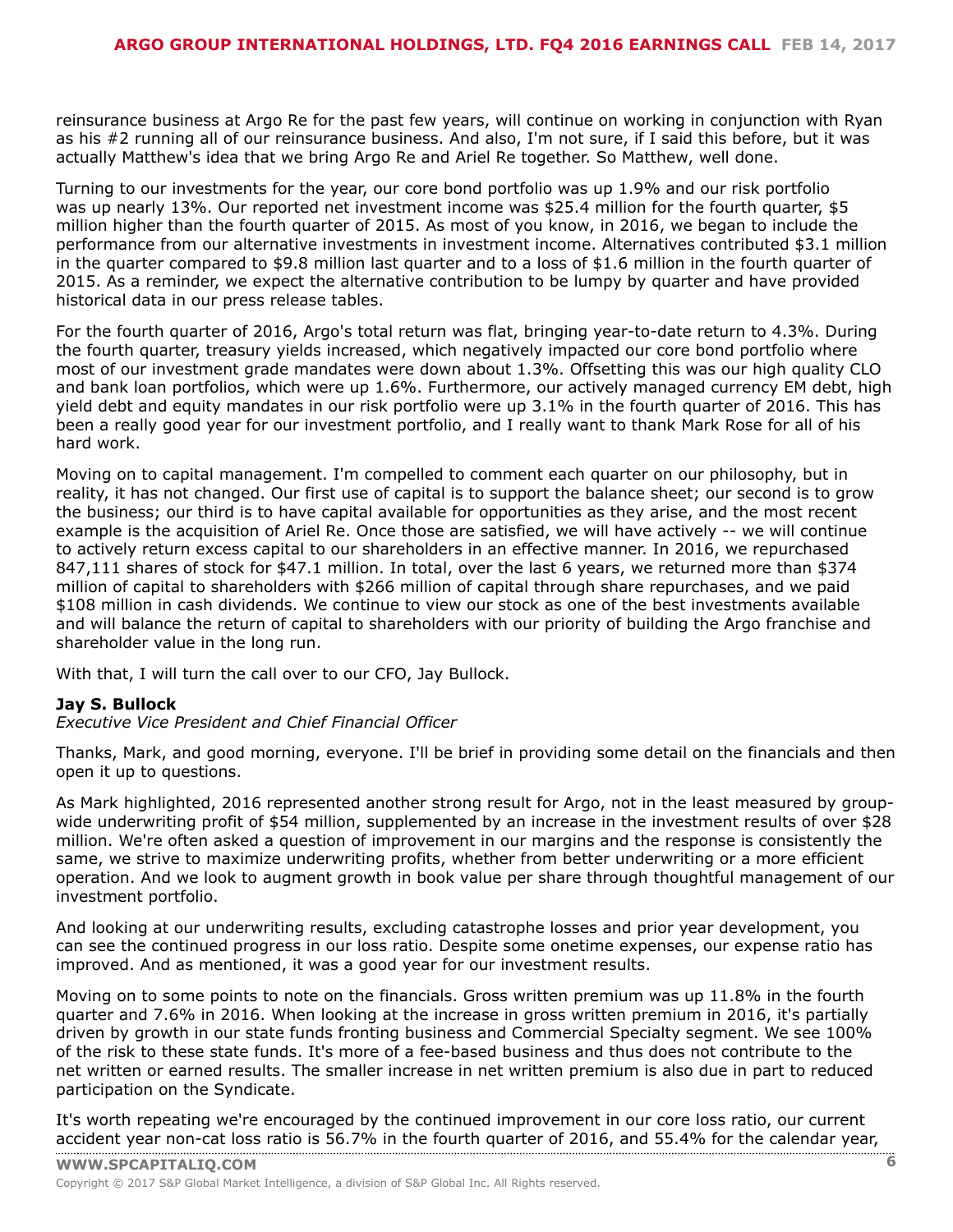both compare favorably to the same metrics for 2015, demonstrating the continued improvement in our underlying business. By segment and for the group, the current year accident loss ratios are displayed in the table in the press release reconciling the various loss ratios, which we believe gives you a good look at the underlying profitability.

In addition, in 2016, we continued the trend of overall favorable reserve development from prior accident years. For the fourth quarter, we experienced net favorable development of \$14.5 million, and for the calendar year 2016, it was \$33.3 million. Of particular note was the contribution from several different businesses in our Commercial Specialty segment. That alone contributed almost \$23 million to the annual results. As always, all of the relevant figures on loss development are displayed in the table in the press release.

As mentioned, catastrophe losses in the quarter of just under \$23 million, were primarily related to Hurricane Matthew, additional late reported losses from Louisiana floods and Syndicate 1200 and the New Zealand earthquake. These losses accounted for approximately 6.4 points on the combined ratio. For the year 2016, losses related to these claims, along with U.S. weather, including Texas hailstorms and the Canadian wildfires. Also, as we've talked about in prior calls, we continue to see a favorable trend in our expense ratio. We'll remain focused on organizing the business with a simplified approach in mind that will allow us not only to scale our existing operations more effectively, but also make it easier for customers to do business with us. Our recent acquisition of Ariel Re puts us further along the path in both our Lloyd's and Bermuda businesses.

A couple of comments on investment returns. We saw a meaningful contribution to investment income from alternatives for the year of \$23.9 million in 2016. And as you can see from the table on the release, these results are varied from \$1.5 million loss in the first quarter to \$12.5 million gain in the second. These returns will continue to vary quarter-over-quarter, but we expect consistent positive returns over the long run.

The result for 2016 is a very good result and exceeded our expectations. The foreign currency movement through the income statement was a gain for the quarter of \$9 million and \$4.5 million for the year. This was due to favorable foreign exchange movements in the quarter, which resulted in a gain on non-dollar liabilities in the quarter. For the fourth quarter of 2016, the effective tax rate for the group was almost 30% versus our core assumption of 20%. The higher-than-expected rate was mainly due to approximately 79% of earnings being attributable to our U.S. operating platforms. In addition, the current quarter includes tax paid on the movement of capital to our Bermuda platform. The effective tax rate for 2016 was 19.4%, very close to our assumption of 20%.

Finally, on the balance sheet. As mentioned, we recently closed the acquisition of Ariel Re. What is not reflected on the year-end balance sheet, but which will be part of the first quarter presentation, is the debt assumed of approximately \$83 million with the acquisition and the \$125 million drawn on our line of credit to fund a portion of the proceeds. For the year, we ended with a pretax unrealized embedded gain of \$116 million in the investment portfolio compared to \$84 million at December 31, 2015. The majority of the gains are part of our equity holdings. Our fixed income holdings remain very short in duration and carrying value currently approximates market value.

Operator, that concludes our prepared remarks. We're now ready to take questions.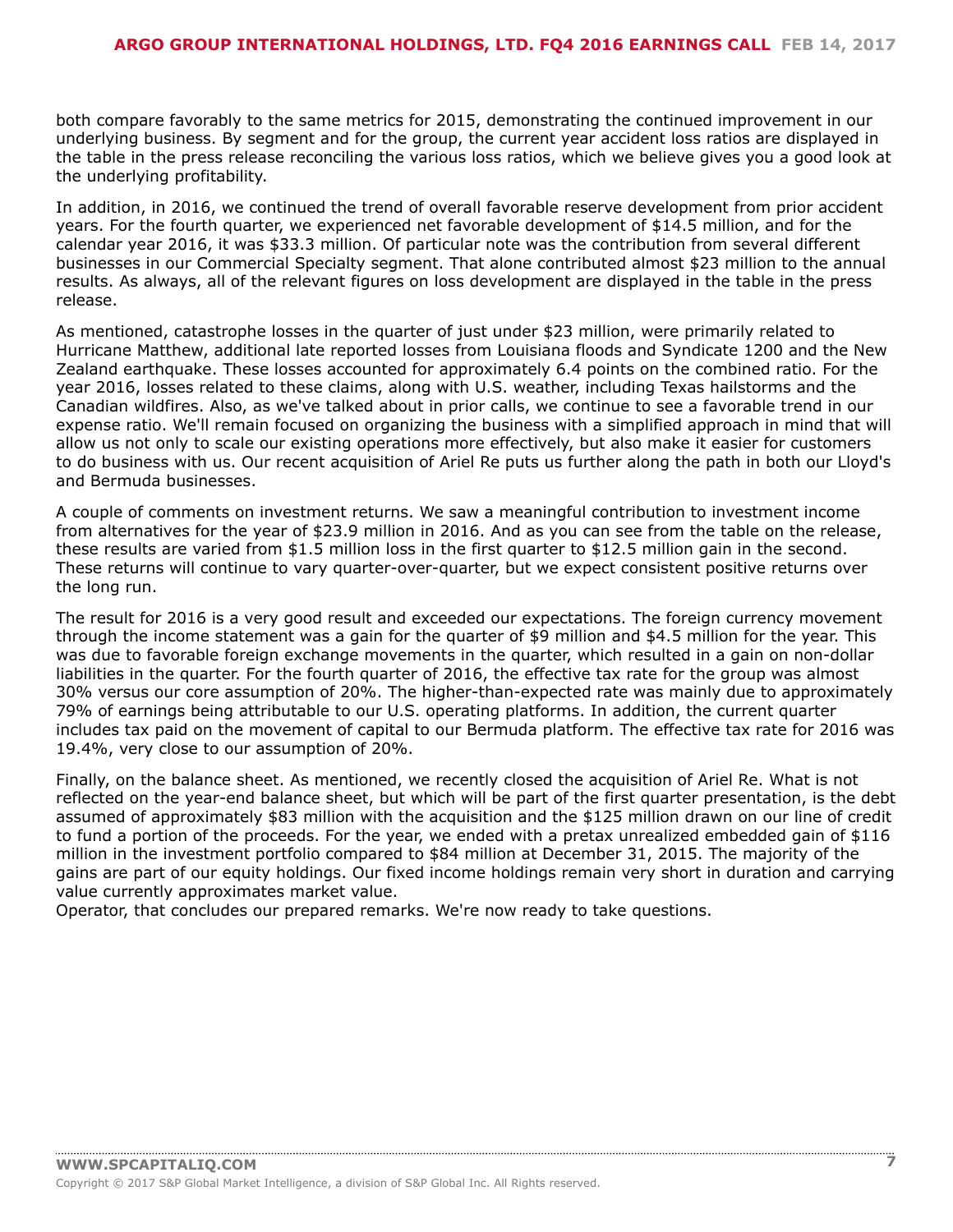# <span id="page-7-0"></span>**Question and Answer**

### **Operator**

[Operator Instructions] The first question we have will come from Greg Peters of Raymond James.

### **Charles Gregory Peters**

*Raymond James & Associates, Inc., Research Division*

I wanted to follow up on a couple of the comments you made. Jay, on investment income, obviously, the full year result for '16 was quite strong relative to 2015. And I'm just trying to figure out from a modeling perspective, what 2017 should look like. So any additional color you can provide regarding the pattern of alternative investments, et cetera, would be helpful.

....................................................................................................................................................................

#### **Jay S. Bullock**

*Executive Vice President and Chief Financial Officer*

Well, Greg, if you look at the -- as I mentioned, there is a table in the press release that details the quarter-by-quarter alternative investment income. The other -- the rest of investment income is off the - mainly off the core portfolio, and I would expect that to continue to progress with the increased cash flow that we have seen in the past year.

As it relates to the alternatives, I think you really have to look at it as an annual result. It's very difficult to predict quarter-over-quarter. As I said, it probably exceeded our expectations. We've tended to assume in this environment, 6%, 7% would be a pretty good outcome. Generally speaking, the underlying investments related to that vary anywhere between \$200 million to \$300 million depending on what we've got allocated to various strategies. So if you take 6% times \$250 million or \$300 million that gives you a sense as to what the annual result might be in a normal year. So I would -- if I were building a model, I might assume something in the range of \$13 million to \$16 million, \$17 million evenly spread quarterover-quarter knowing that there will be some variance in how those quarterly results develop.

#### **Charles Gregory Peters**

*Raymond James & Associates, Inc., Research Division*

And then on the debt, the \$125 million and the \$83 million, what's the interest rate on that? And is part of -- and maybe this is a broader question for Mark, is part of the capital management process, would you consider just using cash flow to pay down that debt or what's your perspective there?

#### **Mark E. Watson**

*Chief Executive Officer and Director*

Greg, I think right now we're pretty comfortable with our leverage. Having said that, if there's an opportunity to pay-off some of the things in our capital structure, I wouldn't just limit it to drawing on line of the credit. That's something that we'll consider as we do thinking about paying dividends, increasing dividends and/or buying back stock.

#### **Jay S. Bullock**

*Executive Vice President and Chief Financial Officer*

Greg, to answer the question on cost, the draw on the line of credit, there is disclosure in our 10-K about the pricing on the line of credit. I think, it's a -- I believe, it's pretty detailed. It's 1 5/8% over LIBOR. And then as it relates to the debt that came with Ariel, it's structured very similarly to the trust preferreds that were put on -- that were issued in the market middle of the last decade, LIBOR-based plus, I believe, it was 300 and change. And so it has some structural advantages. So I think, to Mark's point, we've got a lot of flexibility and options with the capital structure, and we'll be looking at alternatives over the next 6 months to 2 years.

#### **Charles Gregory Peters** *[Raymond James & Associa](www.capitaliq.com)tes, Inc., Research Division*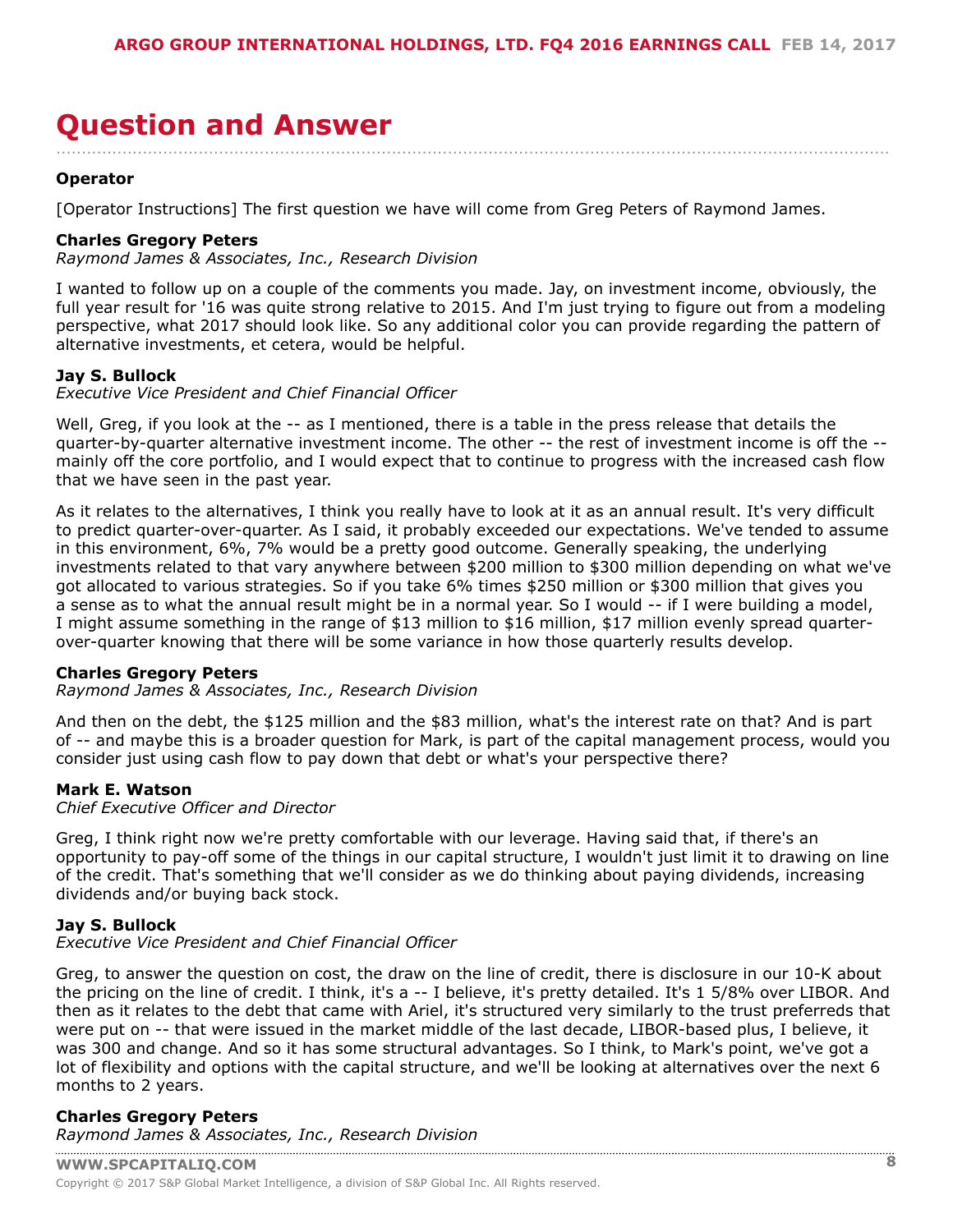Okay. And then just finally, Mark, in your comments you talked about the challenges in the Syndicate with the combined ratio, just for the year, I think, right under 100%. When we look at, maybe just the broader combined ratio target for the whole organization, considering the acquisition, how should we think about management's financial objective for 2017 in terms of the combined ratio?

# **Mark E. Watson**

### *Chief Executive Officer and Director*

Well, I think, Jay and I have been pretty consistent in saying that we'd like to see 100 basis point improvement in the combined ratio sequentially year-over-year. And I think that the Ariel Re acquisition helps us to get there, because it does get us some scale in terms of operating efficiencies, primarily in London and, to a lesser extent, in Bermuda. As respects, our Syndicate 1200, my commentary is as much about the London market as it is about our Syndicate. I think our Syndicate is very reflective of what's going on there. And -- but for an above average absence of cat activity, I don't think our results would have been much different this year than a year ago. They -- if you look at across all of the group, the place that absorb most amount of the cat losses for the year, and mainly the fourth quarter, was the Syndicate. So -- and by the way, we would expect that amount of volatility because we do write a fair amount of primary property cat exposure in the Syndicate. So look, I think that we're moving in the right direction. I think, the Ariel Re transaction helps us lower cost, it gives us more flexibility and gives our colleagues at the Syndicate a little more flexibility. So I think we are on path to keep improving. As I pointed out in my remarks, and I think Jay did too, if I had to point to any one thing to kind of mark progress, that would be one of the exhibits in the press release, I think it was Page 15, that shows our reconciliation of loss ratios. And if you just go down the year-end columns and you look at current accident year ex-cat, you'll see that there continues to be a sequential improvement in every segment. The Syndicate was flat. And by the way, the Syndicate was flat at 53%, so that's not bad. And the average for the whole group now is 55.4%, which I'll put up against anybody when you consider our mix of business and the amount of liability exposure that runs at a longer tail on the books. So I'm very happy with where we are today. And if you just look at our financial results for the last 4 years now, we've been making sequential progress year-over-year and we just keep our head down and keep moving ahead.

# **Charles Gregory Peters**

*Raymond James & Associates, Inc., Research Division*

On the current accident year loss ratio, the 55.4% that you pointed out, that was actually kind of surprising considering the headwinds of just the competitive marketplace. Is it your expectation that you might be able to get a little bit further improvement in '17 with Ariel? Or do you think the current levels are pretty much as good it gets?

# **Mark E. Watson**

#### *Chief Executive Officer and Director*

Well, I don't know if it's good as it gets, but I was kind of happy with that number. Having said that, look, as we've said for the last, certainly the last 2 years, that we have given up growth in the top line for continued change in portfolio mix so that we can let go of some of the risks that we don't think meets our pricing targets anymore and focus on bringing on risk that does. And one of the places that I always use as an example is, E&S. So in my remarks earlier today, we talked about all the things we're doing with technology to make it easier for our underwriters and easier for our clients to engage us, and then I said "and we grew low-single digits." Well, the 2 don't go hand-in-hand. Well, the reason for that is, for the businesses that we've invested in, we're actually growing double digits and pretty strong double digits. But we're still letting go business that we don't think meets our pricing criteria and so that's why you see an overall growth rate in E&S of less than you might otherwise expect given my comments, and I think that will continue in 2017. I think that we will be presented with far more opportunities than we take advantage of because we just don't think that they're adequately priced. I think that we'll continue mixing around our portfolio. So in answer to your question, yes, I do think it's possible that we can still improve our loss ratio, but that's more a function of how we change our mix of business.

# **Operator**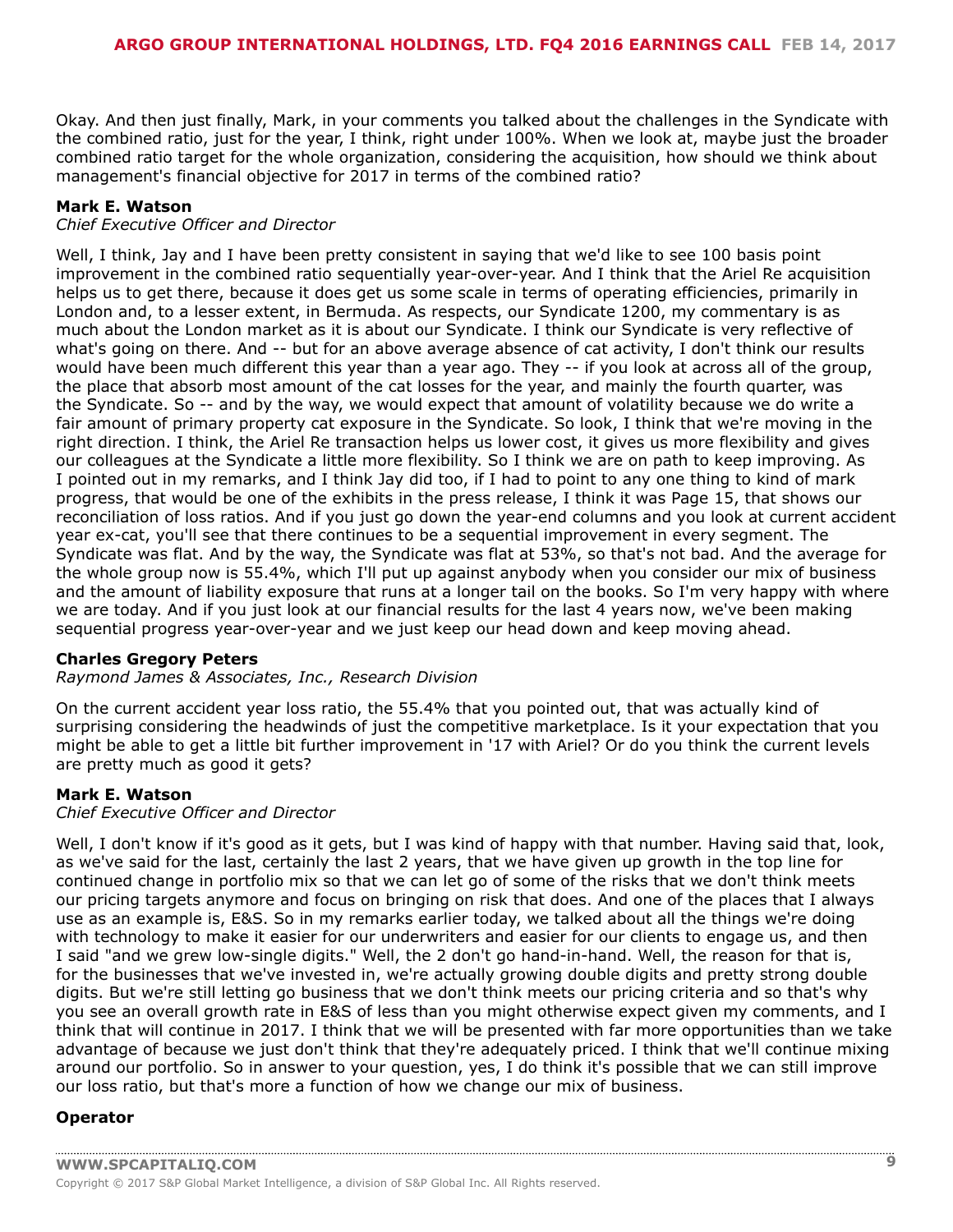Next we have Arash Soleimani of KBW.

#### **Arash Soleimani**

*Keefe, Bruyette, & Woods, Inc., Research Division*

Just building off of the last question, does that -- so does that imply from the 100 basis points of improvement that you're, I guess, expecting or targeting in 2017? So should we expect the majority of that then sounds like to come from the expense ratio with potentially a portion of it coming from business mix changes within core loss ratio improvement.

#### **Mark E. Watson**

*Chief Executive Officer and Director*

I'm going to quote my esteemed colleague, Jay Bullock, who is in the room with me. We focus on underwriting margin and the combined ratio, and we don't just focus on either the loss ratio or the expense ratio. We're trying to drive improvement in both across the piece. And I can't tell you exactly where it's going to come from. I can just tell you that we're focused on both.

#### **Arash Soleimani**

*Keefe, Bruyette, & Woods, Inc., Research Division*

Okay, that's fair. And then in terms of, I think, you have gotten on a New York real estate program with Brownstone. Can you just talk about, I guess, the premium impact that we should expect that to have?

#### **Jay S. Bullock**

*Executive Vice President and Chief Financial Officer*

Yes. I think, for an annual run rate, it's around \$50 million once the program is fully onboard. But that program, I think, just started in the fourth quarter or maybe just in the first quarter of this year.

#### **Mark E. Watson**

*Chief Executive Officer and Director*

Yes. But when we bring on new programs like that, we don't necessarily write everything that's expiring, so.

#### **Jay S. Bullock**

*Executive Vice President and Chief Financial Officer*

Right.

#### **Mark E. Watson**

*Chief Executive Officer and Director*

So maybe 30%, 35% is a more conservative number to think about fully.

#### **Jay S. Bullock**

*Executive Vice President and Chief Financial Officer*

As a full run rate, which will be probably into '18.

#### **Mark E. Watson**

*Chief Executive Officer and Director*

Yes.

#### **Arash Soleimani**

*Keefe, Bruyette, & Woods, Inc., Research Division*

Okay. And then could you just talk a bit about -- obviously, the tax outlook is a bit uncertain, but if there are any kind of cross-border issues that arise? Does that change your view on pricing at all? Does that - as a Bermuda-domiciled carrier does that make you look your underwriting differently? Just wanted to get your [thoughts](www.capitaliq.com) on that.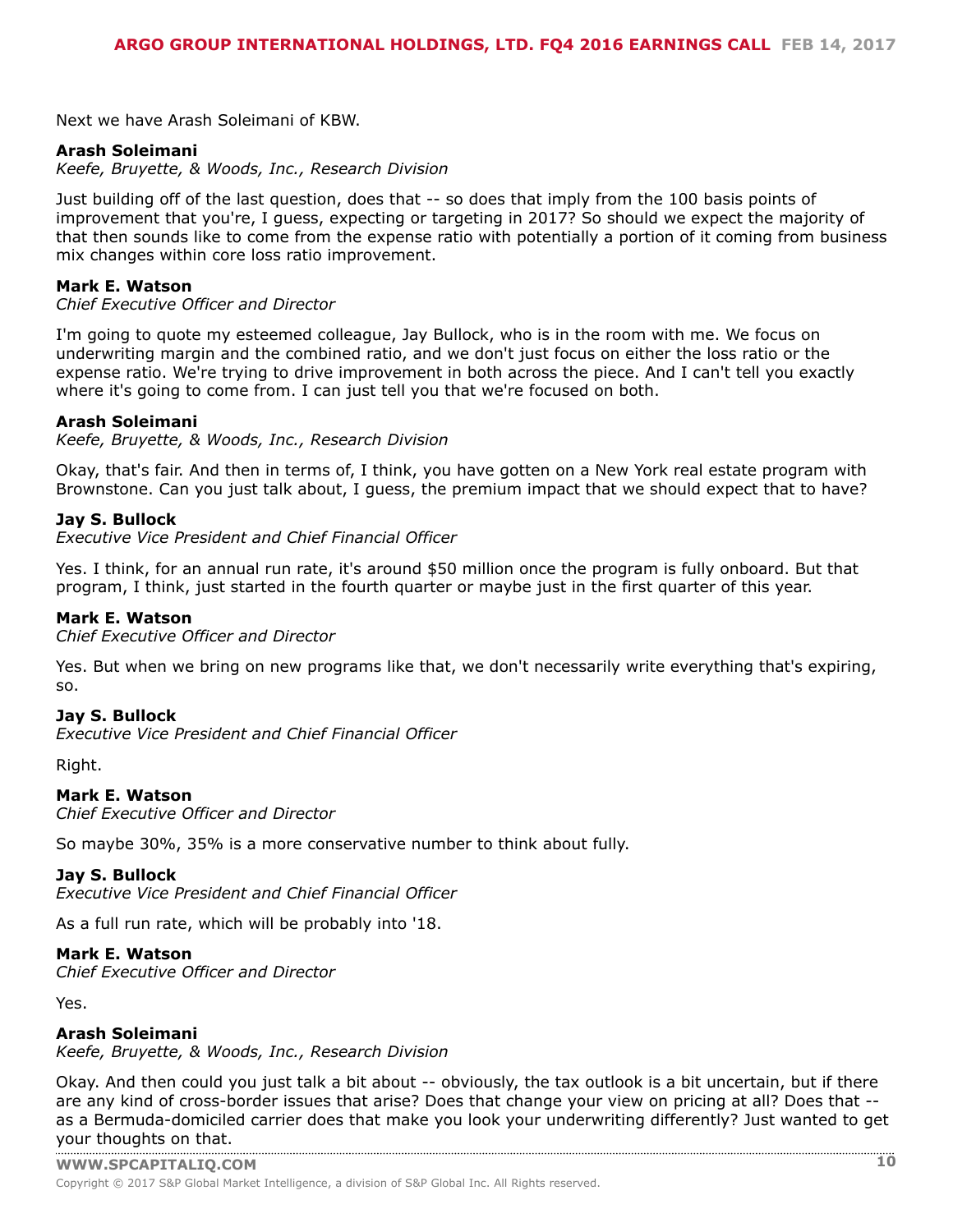# **Mark E. Watson**

# *Chief Executive Officer and Director*

Well, it's true that our holding company is based in Bermuda, and it's true that we have a large trading platform in Bermuda for both insurance and reinsurance. But we have more -- we have almost as - we have a ton of capital sitting in the U.S. that supports our underwriting businesses. And not knowing exactly what will happen, I can't answer the question with precision, but I can tell you that if the U.S. corporate tax rate goes down in the U.S., that's beneficial to us. If some tax comes up that impacts how we reinsure our U.S. businesses, either with our own companies or with other companies, we have the ability to take more risk net here in the U.S. if we want to. So my guess is, for us, it's probably a net positive, but it's probably more neutral than anything else, keeping it in mind that our effective tax rate is about 19% or 20% right now.

# **Operator**

The next question we have will come from Jeff Schmitt of William Blair.

#### **Jeff Schmitt**

Quick question on the loss environment. As you'd mentioned, I mean, the accident year loss ratios look really good in the quarter. We're hearing from others a trend up in verdict payouts, a more active plaintiff bar in the U.S., is that something you're seeing at all or any hints of that?

#### **Mark E. Watson**

#### *Chief Executive Officer and Director*

Well, I grew up in South Texas where the plaintiff's bar is about as active as they can get. So look, I don't see it being materially -- for our portfolio, I don't think it materially different today than it was a year ago.

#### **Jeff Schmitt**

Okay. And then on the capital management front, Mark, I know you'd hit on this, but, are there any valuation parameters there? I mean, with the stock trading over book, does that change the equation at all?

#### **Mark E. Watson**

#### *Chief Executive Officer and Director*

Well, if you only want to -- if we just focus on repatriation for a minute, then I think that my colleagues on the board and I will probably give due consideration to whether it makes more sense to repatriate capital via dividends versus stock buybacks, including the consideration of a special dividend. Having said that, given that we just acquired Ariel and brought on a little bit more debt, we may want to settle down the whole balance sheet before we get too aggressive with capital repatriation. But I do think where we're trading, dividends may be a better solution for our shareholders than buying back stock.

#### **Operator**

Next we have Matthew Carletti of JMP.

#### **Karol Chmiel**

My name is Karol Chmiel. I'm asking a question on behalf of Matt Carletti, JMP. And it's regarding the Commercial Specialty business. Mr. Watson has mentioned earlier the great improvement in this business. And I wanted to ask if there -- and then I wanted to ask regarding the ex-cat loss ratio improvement, what business lines are driving this? And if there are any updates on the initiatives of this segment for 2017?

# **Mark E. Watson**

*Chief Executive Officer and Director*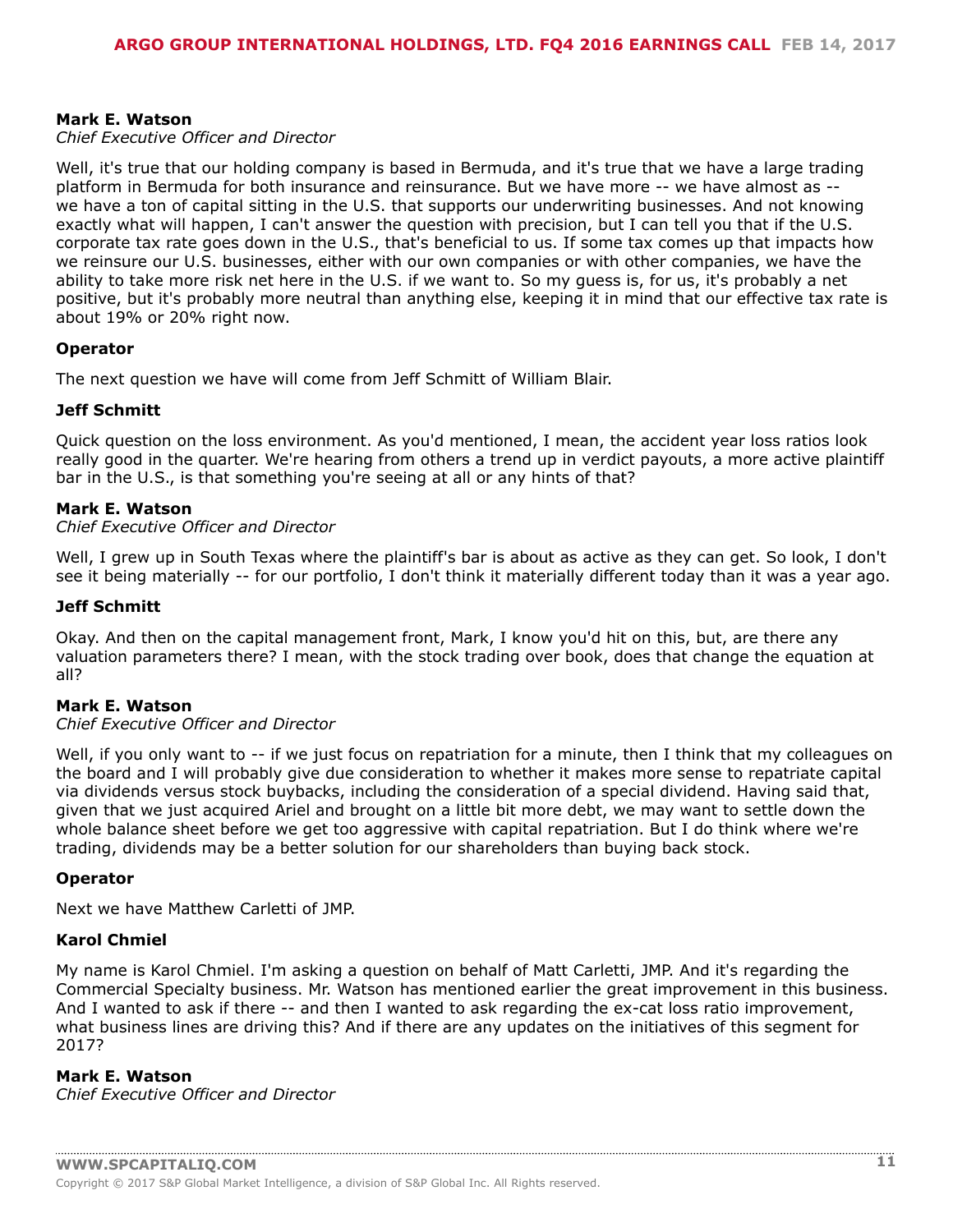So lot of the improvement is coming from the growth in our surety business as well as the growth in our professional liability business, which both run at a lower loss ratio than the other parts of Commercial Specialty. So what you are seeing there is a change in the mix of business.

# **Karol Chmiel**

And then can you just also comment on why the expense ratio was sequentially higher in the quarter.

### **Jay S. Bullock**

*Executive Vice President and Chief Financial Officer*

There were some onetime things in the quarter. Are you speaking about Commercial Specialty in particular or are you talking about the group?

#### **Karol Chmiel**

Just general.

# **Jay S. Bullock**

*Executive Vice President and Chief Financial Officer*

In general, there were some onetime things in the quarter. We had clearer out a lot of the cash-settled SARs -- sorry, cash settled options earlier in the year, but we still have some outstanding. And when the stock price goes up, there's going to be an impact to that. Stock price was up just under 20% in the fourth quarter. We sort of expected 2.5% to 3% increase in a quarter. So that added \$4 million, \$5 million of additional expense in the quarter. So that generated a decent chunk of that increase, and then there were some other smaller items including a small amount related to transaction-related expenses for the Ariel.

# **Mark E. Watson**

*Chief Executive Officer and Director*

Great. And remember that the expense related to compensation is a noncash charge.

# **Operator**

Next we have Ken Billingsley of Compass Point.

# **Kenneth G. Billingsley**

*Compass Point Research & Trading, LLC, Research Division*

I did want to follow-up on the Commercial Specialty answer. I understand you're saying, obviously, it's surety and professional liability. Kind of 2 parts to the question. One, U.S. infrastructure spending, if the expectations remain there, do you see continued double-digit growth out of Commercial Specialty into 2017?

# **Mark E. Watson**

*Chief Executive Officer and Director*

I would say that depends on market pricing environment over the course of the year, but we certainly aspire to that, Ken, but we need to see how the market evolves over the course of the year.

#### **Kenneth G. Billingsley**

*Compass Point Research & Trading, LLC, Research Division*

And that leads right into my second question. How -- you've had 2 years of really strong growth, not just top line growth, but improvements in the loss ratio and the combined ratio for Commercial Specialty. Obviously, I understand there is a business mix shift that's going on there. I would expect the expense ratio to rise, if you write more surety, but how long can you continue to deliver double-digit growth? And get, I guess, pricing improvement or really there's not so much pricing investment, it's just the change in the mix of the business.

# **Mark E. Watson**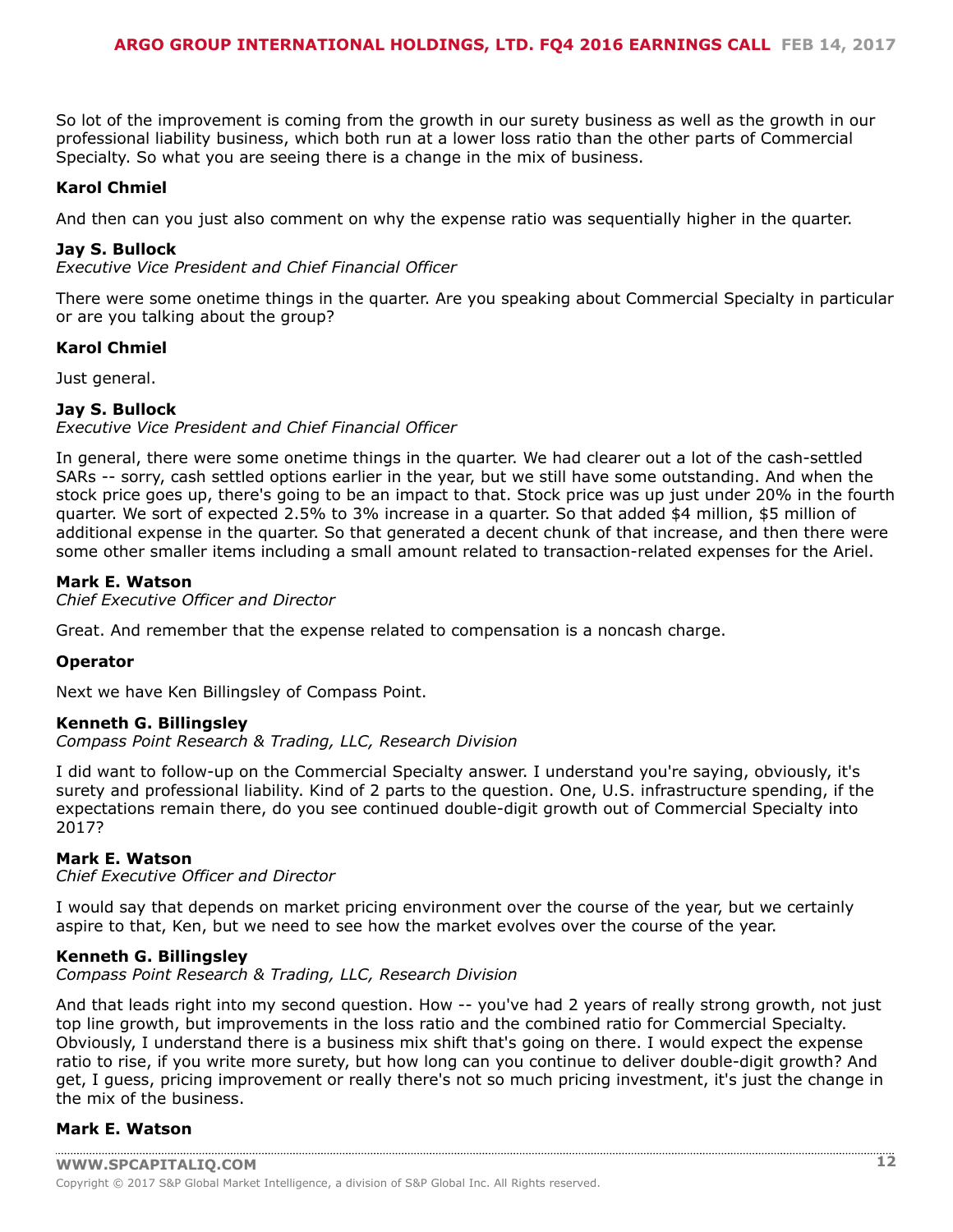# *Chief Executive Officer and Director*

Yes. It's mainly the -- it is mainly the change in the mix of business that's driving margin improvement. And you're correct, that if we write more surety, that runs at a higher expense ratio, but it runs at a lower loss ratio, which is why we keep trying to get everyone focused on combined ratio and not dwell on either the expense ratio or the loss ratio.

# **Kenneth G. Billingsley**

*Compass Point Research & Trading, LLC, Research Division*

And how long can you carve out this type of production, which is giving that growth? Obviously, the mix will shift and the combined ratio will be what it is. I would imagine your competitors are taking notice. Is there -- are there particular lines that you find that you are having a significant competitive advantage in and you are having a lot of opportunities? Or is this kind of general across the board and which would be at risk as competitors see your production may come back and try to carve out a place for themselves?

#### **Mark E. Watson**

#### *Chief Executive Officer and Director*

Well, remember, it doesn't take that much for us to move the needle on a percentage basis relative to the competitors that I think you're talking about. So I'm not sure that our modest growth, in dollar terms, really gets their attention. But I -- look, I think that we're very good at executing. I think -- I mentioned earlier that Josh Betz and his team in surety were doing really, really well, and I think they have got one of the best operations. I think that is -- I think they are very well positioned to keep growing, and I think they have a strong competitive advantage to do that, as an example.

#### **Kenneth G. Billingsley**

*Compass Point Research & Trading, LLC, Research Division*

I want to ask a question on the Ariel Re. You'd commented and -- please correct me if I'm wrong, but I thought you'd commented that this new business also will create some flexibility in Bermuda and London. And on that flexibility, does that actually create, maybe, a substitute for the type of product that they're to working with? Or is this going to be new opportunities that they're going to be able to explore?

#### **Mark E. Watson**

# *Chief Executive Officer and Director*

Well, look, I think, we have a platform that allows us to be a little bit more flexible in many different ways. And as you know, I like to talk about what we've done, not what we're going to do. So stay tuned and let's talk about it in the end of the first quarter or the end of the -- probably the end of the second quarter is a better time.

# **Kenneth G. Billingsley**

*Compass Point Research & Trading, LLC, Research Division*

Okay. And then on what you did, this is from the presentation, I believe, the last 12 months net income for Ariel Re was about \$29 million. Is this something that would be enhanced under your umbrella? And if so, does that assume that Ariel Re could add about 200 basis points to return on tangible equity just if it continued to operate as it was? And is it something that you guys enhanced under your umbrella?

#### **Mark E. Watson**

#### *Chief Executive Officer and Director*

Well, I think in this short run, there is -- well, in the short run, we're just trying to get everybody on the same page. In the medium term, so think the second half of this year, there is some cost savings to be had. And I think that, particularly given the Lloyd's planning cycle, it's really hard for us to start to leverage and bring things together until the beginning of 2018. And that seemed a long way away last summer when we started thinking about it, but now, it doesn't seem so far away. We have to start planning with Lloyd's in about 4 months' time.

# **[Operator](www.capitaliq.com)**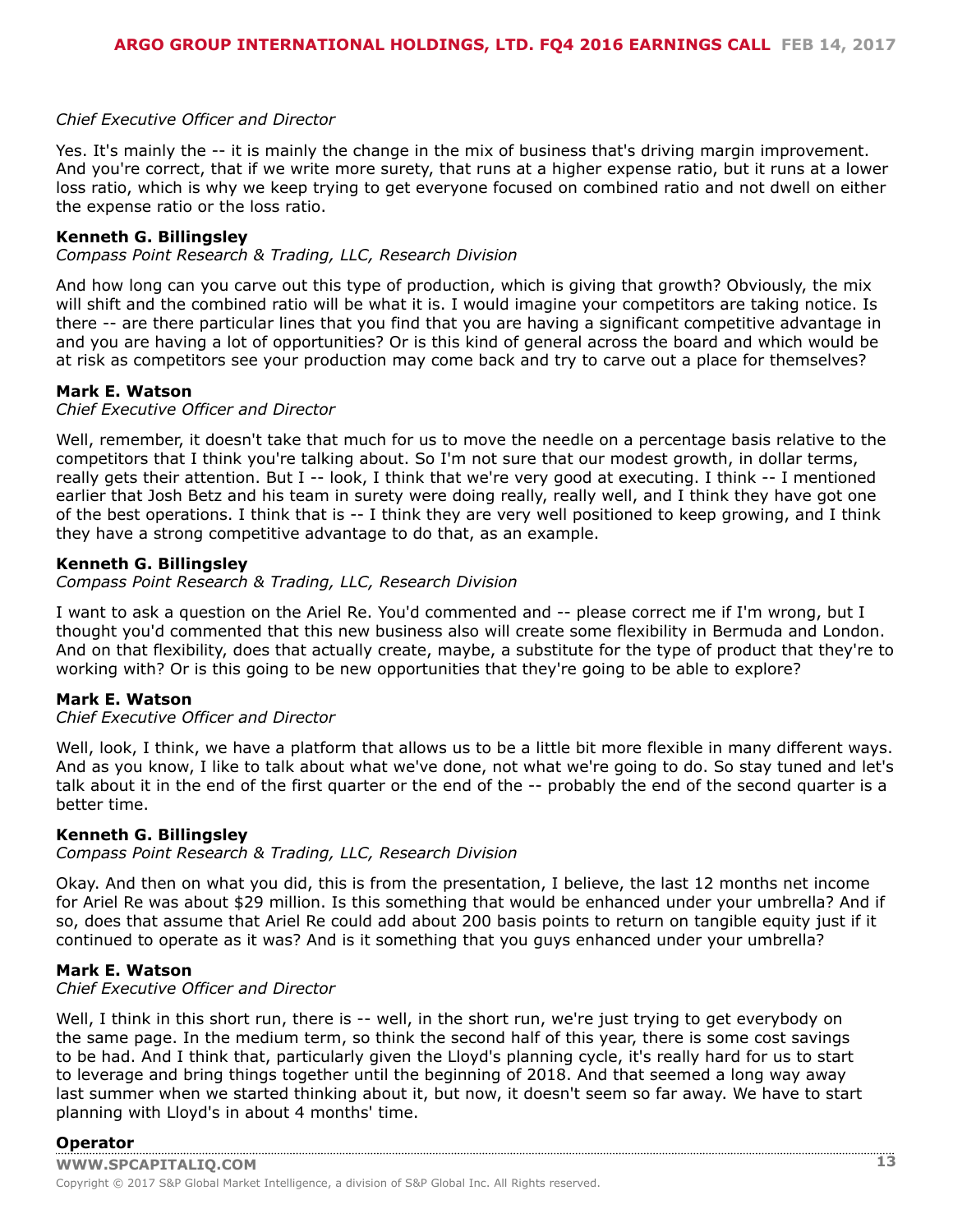Well, showing no further questions, I will go ahead and conclude today's question-and-answer session. I would now like to turn the conference back over to Mr. Mark Watson for any closing remarks. Sir?

#### **Mark E. Watson**

#### *Chief Executive Officer and Director*

Thank you, and I'd like to thank everyone, again, for joining us this morning. You may have noticed that I mentioned a number of my colleagues during the call this morning, and that's because it takes a whole team to run this place. And I really think that, as I said in my remarks earlier, we have a great team. I'd like to thank everybody. For everyone, I did mention today, there's probably 10 more people I should have. And we finished this year in a really good spot. I think, we're continuing to invest in the future and in a good place to keep executing against that. And I just want to thank everybody for their hard work, and I look forward to talking to you all at the end of the first quarter. Thank you. That concludes my remarks.

# **Operator**

And we thank you, sir, and for the rest of the management team for your time also today. The conference call is now concluded. Again, we thank you all for attending today's presentation. At this time, you may disconnect your lines. Thank you, take care, and have a great day.